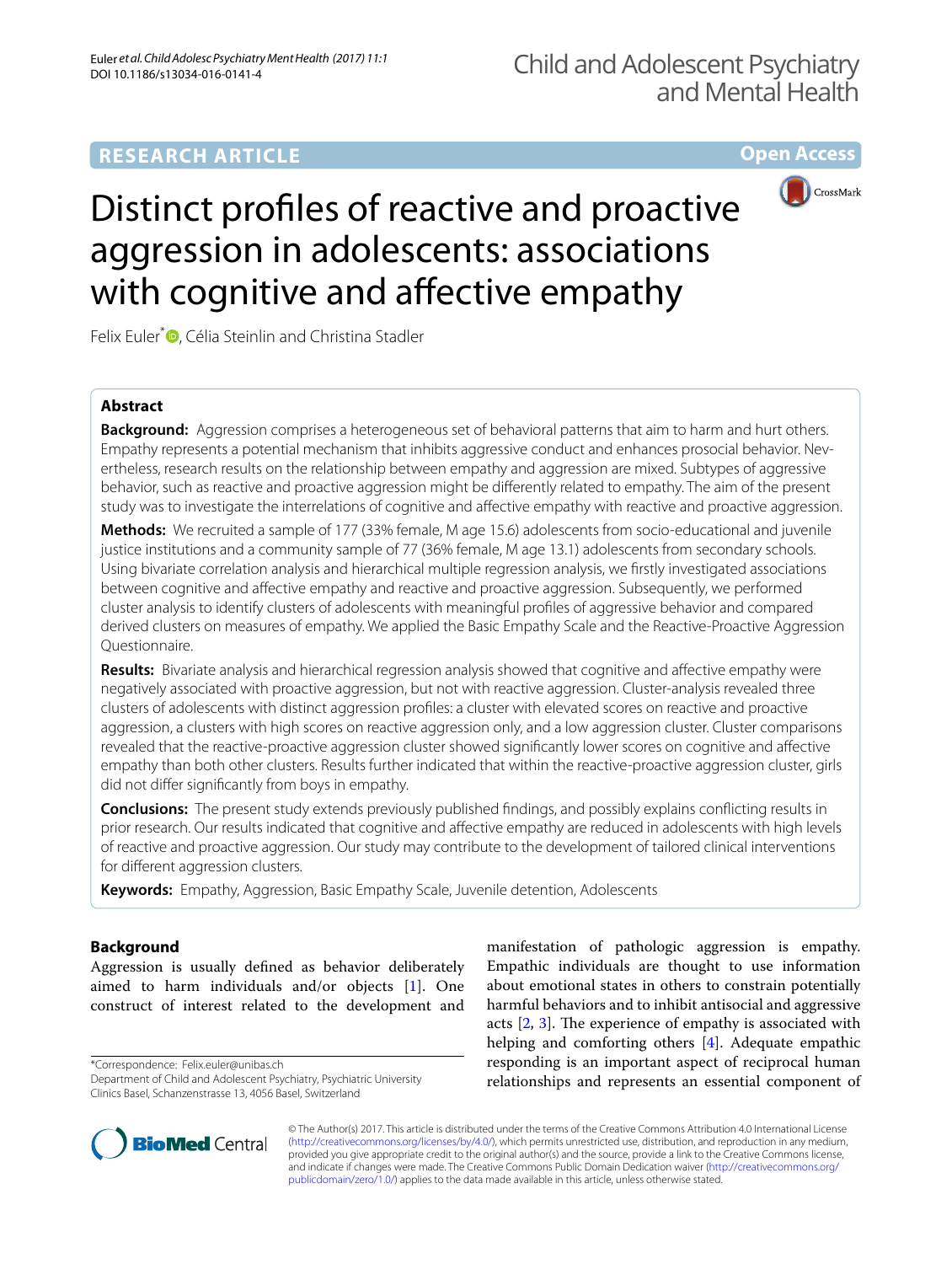moral and social development [\[5](#page-12-4)]. Empathy is defined as a complex interpersonal phenomenon in which observation, memory, knowledge, and reasoning are combined to give insights into the thoughts and feelings of others [\[6](#page-12-5)]. It comprises the perception and the affective response of the emotional state of someone else [[7,](#page-12-6) [8\]](#page-12-7). Contemporary conceptualizations of empathy have emphasized the distinction of cognitive and affective components [[5,](#page-12-4) [9](#page-12-8)]. According to Jolliffe and Farrington [\[10\]](#page-12-9) affective empathy is specified as 'affect congruence' and cognitive empathy as 'the understanding of another's emotions'. The distinction of cognitive and affective empathy components represents a promising step to disentangle the multilevel construct of human empathy.

Despite the assumptions about the relevance of empathy deficits for the development and manifestation of aggressive behavior, meta-analyses indicate that empirical research does not clearly support a significant relationship between empathy and aggression. In their meta-analysis, Vachon et al. [\[11](#page-12-10)] concluded that empathy and aggression share only a small amount of variance. Earlier, Lovett and Sheffield [[12\]](#page-12-11) summarized that findings on the association between affective empathy and aggression in children and adolescents are inconsistent. Eisenberg et al. [[13\]](#page-12-12) reported that empathy is only moderately associated with aggressive behavior. Interestingly, recent research revealed that cognitive and affective empathy subcomponents are differently associated with subtypes of disruptive behavior in children and adolescents [\[14](#page-12-13)–[16\]](#page-12-14). Therefore, the expected association between empathy and aggression may only apply to specific forms of aggression.

One important differentiation of aggressive behavior is the distinction between reactive and proactive aggression introduced by Dodge and Coie [[17](#page-12-15)]. Reactive aggression is described as an impulsive response to a perceived threat or provocation, often associated with high emotional arousal, anxiety, and anger. Proactive aggression is described as instrumental, organized, cold-blooded, and motivated by the anticipation of reward [[17,](#page-12-15) [18](#page-12-16)]. A number of studies have documented different associations of the two aggression subtypes with cognitive and affective variables [\[19](#page-12-17)]. Based on the motivational underpinnings of the two subtypes of aggression, it can be assumed that empathy is differentially involved in the inhibition of reactive and proactive aggression. Accordingly, it has been proposed that for reactive aggression, emotional over-arousal disturbs inhibition mechanisms usually triggered by empathy [\[12](#page-12-11)]. Neurodevelopmental models of empathy [\[20](#page-12-18)[–22](#page-12-19)] further substantiate this assumption. These models emphasize that adequate emotion regulation is a prerequisite for the experience of empathy. Because deficient emotion regulation is a core feature of reactive aggression, empathy is less likely to be involved in the inhibition of this subtype of aggression. In contrast, planned and controlled acts of aggression are more likely to be inhibited by earlier experiences of empathy. In line with these assumptions, Kimonis et al. [\[23\]](#page-12-20) showed that reduced responding to emotional stimulation is associated with proactive aggression in non-referred girls and boys. Moreover, proactive aggression in the form of bullying has been associated with lower levels of affective empathy in male and female adolescents [[24\]](#page-12-21). Nonetheless, Feshbach and Feshbach [\[25](#page-12-22)] have argued that empathy hinders both types of aggression. Moreover, a recent investigation with healthy adults showed that both types of aggression are negatively associated with cognitive and affective empathy [\[26\]](#page-12-23). A study with children with autism spectrum disorder and healthy controls indicated that empathy is associated with reactive but not with proactive aggression [\[27](#page-12-24)]. Overall, empirical findings on the association between empathy and reactive and proactive aggression are heterogeneous. At present it remains unclear if empathy is equally associated with neither, one, or both forms of aggression in children and adolescents.

One major issue in research investigating associations of reactive and proactive aggression is the high correlation between the two aggression subtypes. Across different samples investigations have reported correlations between .4 and .9 [\[28](#page-12-25)]. Moreover, individuals showing proactive aggression only, are usually difficult to identify. While primarily reactive aggressive individuals have often been characterized, individuals high on proactive aggression are usually also high on reactive aggression [[29\]](#page-12-26). Consequently, the value of the differentiation between reactive and proactive aggression has been questioned and it has been argued that proactive aggression is simply an indication of a more severe aggressive behavioral pattern [\[30\]](#page-12-27). Therefore, identifying correlates of reactive and proactive aggression with other variables might not be sufficient to support the usefulness of the dichotomy in clinical practice. It has been suggested that it is important to apply methods controlling for the cooccurrence of each aggression subtype. Recent research has applied person-centered group comparisons to solve this issue. These studies have compared individuals with meaningful profiles of reactive and proactive aggression [[29,](#page-12-26) [31](#page-12-28), [32\]](#page-12-29).

Although the reactive-proactive aggression distinction has been acknowledged in some studies investigating the empathy-aggression relationship, studies comparing cognitive and affective facets of empathy between clusters of adolescents with meaningful aggression profiles are still scarce. Mayberry and Espelage [\[32](#page-12-29)] applied this approach, but did not find the expected differences in empathy between identified aggression clusters.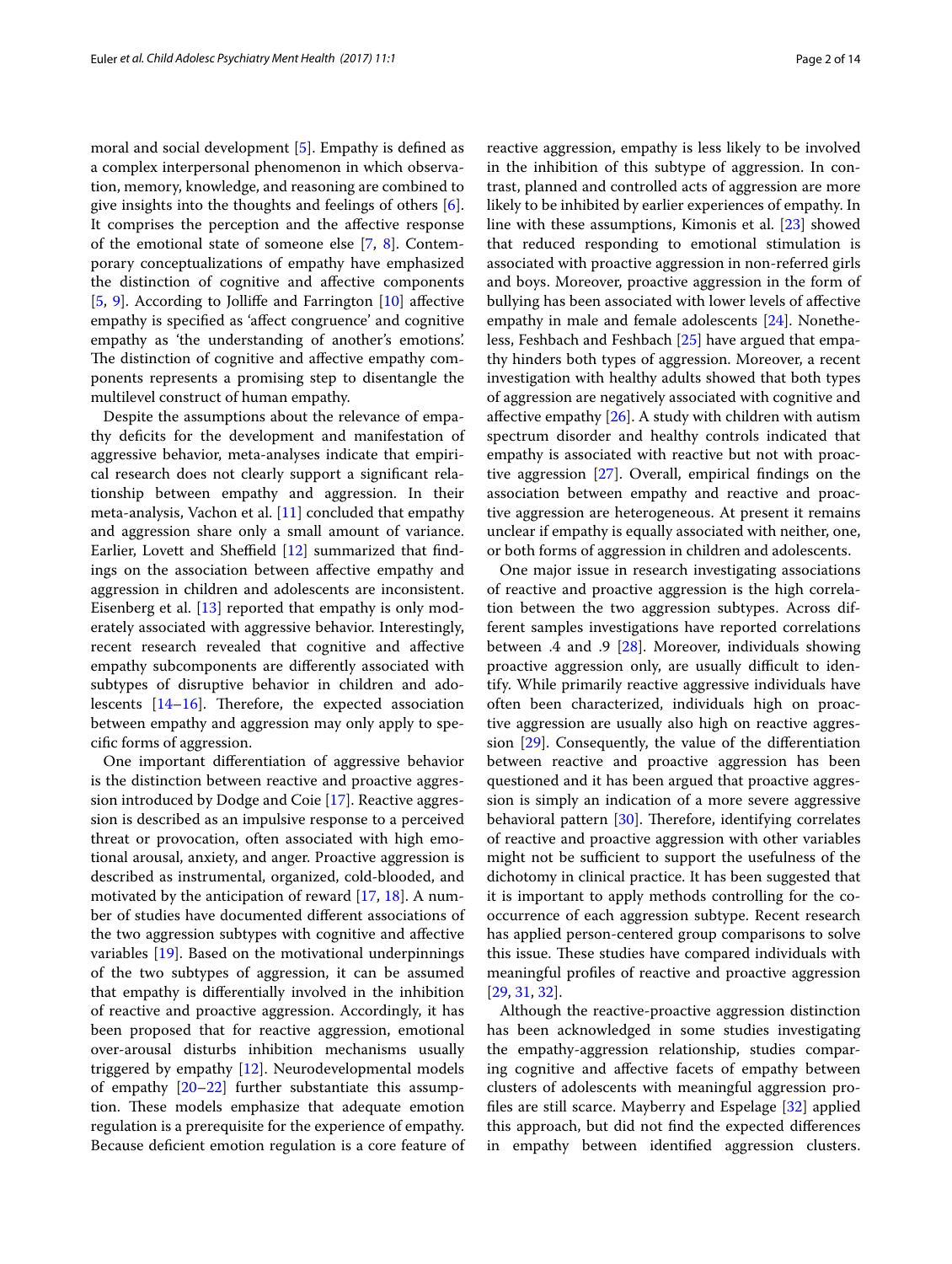One limitation of the study by Mayberry and Espelage [[32\]](#page-12-29), and most other studies investigating the empathy-aggression relationship, has been that participants with elevated levels of aggression were not included in the samples. This has made it difficult to draw conclusions about the involvement of empathy dysfunction in pathologic aggressive individuals [\[12](#page-12-11)]. Especially for the development of clinical interventions that aim to reduce aggressive behavior, it seems important to understand if empathy is related to subtypes of aggressive behavior and which empathy subcomponents should be the focus of such intervention programs.

Another important topic regarding the empathyaggression relationship is gender. Girls usually show less severe aggressive behavior [\[33](#page-12-30)], and are less likely to develop aggression related disorders [[34\]](#page-12-31). For reactive and proactive aggression, recent studies also report significant gender differences with boys scoring higher than girls on both types of aggression [[35](#page-12-32), [36](#page-12-33)]. Further, research indicated that associations of reactive and proactive aggression with future psychopathology differed between boys and girls [[37](#page-12-34)]. Gender differences have also consistently been reported for empathy [\[2](#page-12-1)]. Girls usually score higher on self and other-reported measures of cognitive and affective empathy [[10](#page-12-9), [38\]](#page-12-35). In adolescent samples, gender differences are usually more distinct for affective than for cognitive empathy [\[39](#page-12-36), [40\]](#page-12-37). Of notice, studies that have investigated gender differences in empathy mostly did not acknowledge levels of aggressive behavior within their subjects. An interesting question is, whether girls and boys with comparable levels and similar profiles of aggressive behavior differ in empathy in a way non-aggressive youth do. To our knowledge, differences between girls and boys within clusters of adolescents with meaningful aggression profiles have not been investigated yet.

### **Aim of the present study**

Since successful social interactions during adolescence have a large impact on socio-emotional functioning, a better understanding of the interrelation between empathy and aggression during that age period appears especially relevant and is an important subject of investigation. Given the heterogeneous findings and limitations of previous investigations on the aggression-empathy relationship, the present study aimed to further advance the knowledge in the field by investigating the following research questions: (1) Are cognitive and affective empathy associated with reactive and proactive forms of aggression? (2) Do clusters of aggressive adolescents, with meaningful aggression profiles differ in cognitive and affective empathy? (3) Do girls and boys within aggression clusters differ in cognitive and affective

empathy? Based on previous empirical findings and theoretical assumptions regarding the motivational underpinnings of reactive and proactive aggression, for our first study question we hypothesized that cognitive and affective empathy are negatively associated with proactive aggression but not with reactive aggression. For our second study question, we firstly derived clusters of adolescents with distinct aggression profiles. We expected to find a low aggression, a reactive aggression only, and a reactive-proactive aggression cluster. We hypothesized to find significant differences between emerging aggression clusters on cognitive and affective empathy. For our third study question we compared girls and boys within derived aggression clusters on cognitive and affective empathy. In line with previous research showing gender differences in empathy we hypothesized that within the low aggression and the reactive aggression only cluster, girls differ significantly from boys on affective empathy. Contrary, we expected that in adolescents with elevated levels of proactive aggression affective empathy to be reduced, irrespective of gender. Therefore, we assumed to find smaller and non-significant differences in affective empathy between girls and boys within the cluster of adolescents with elevated levels of proactive aggression. Since previous research did not consistently report gender differences on cognitive empathy in adolescents, we hypothesized that girls and boys within all aggression clusters show similar scores on cognitive empathy.

## **Methods**

## **Participants**

A total sample of 254 adolescents (35% female, M age 14.9) between the age of 12 and 18 years participated in the survey. Of the total sample 177 (33% female, M age 15.6) were recruited from socio-educational and juvenile justice institutions in the German speaking part of Switzerland. We recruited adolescents from these institutions because we expected to find elevated levels of reactive and proactive aggression in this sample. Adjudicated youth generally show higher levels of aggressive behavior than age-equivalent adolescents in the general population [\[41](#page-12-38), [42](#page-12-39)]. Additionally a community sample of 77 adolescents (36% female, M age 13.1), living at home with their parents, were recruited from Swiss secondary schools. A sample size estimation was performed a priori for our study questions that were tested using regression models. The estimated minimum sample size required was  $N = 127$ . Since we were planning to conduct a follow up study with our sample, and expected a drop-our rate of 50%, we collected a total of 254 data sets. Participating socio-educational and juvenile justice institutions were all accredited by the Swiss Ministry of Justice. Adolescents were admitted to these institutions by way of either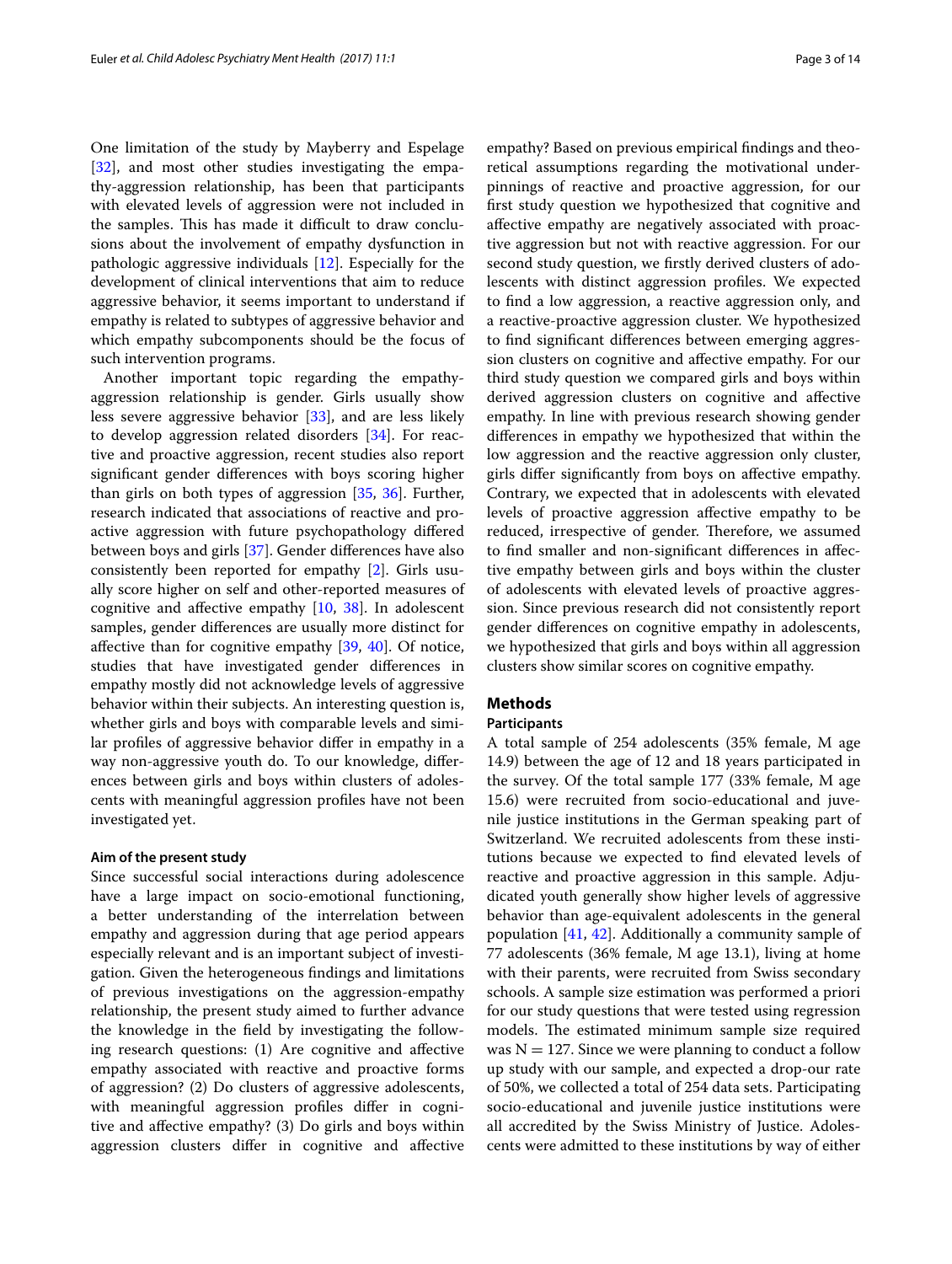criminal (46.6%) or civil (54.4%) law. Hospitalization by civil law occurred if adolescents were no longer able to live in their family or environment of origin due to severe psychological or behavioral problems or precarious life conditions. At the time of testing most of the institutionalized participants were attending regular secondary school (59.4%) or participated in vocational training (5.5%). About one-third visited school inside the facilities (27.6%). Some were not involved in any gainful activity at the time of testing (7.5%). Adolescents with insufficient German language skills were excluded a priori from the study. Missing data were replaced using the Expectation–Maximization function in SPSS. Five data sets from adolescents recruited in socio-educational and juvenile justice institutions and three data sets from the community sample had to be excluded from the analysis because of a large number of missing items on the questionnaires. Further, four subjects recruited in socio-educational and juvenile justice institutions and one subject from the community sample were excluded after having reported that they had marked items randomly or because they refused to follow instructions during data assessment. A total of  $N = 241$  ( $N = 168$  institutionalized adolescents;  $N = 73$  community sample) data sets were used in the statistical analysis.

## **Procedure**

In a first step, we contacted child welfare and juvenile justice institutions and secondary schools in the German speaking part of Switzerland. If an institution agreed to participate, adolescents, caseworkers, and/or parents were informed about the project. If written informed consent for the survey was given by the adolescents and the person entitled to their custody, the research team visited the institution and participating adolescents filled in questionnaires during group sessions. Investigators were always present during test sessions to answer questions. Information disclosed by the youths remained confidential and feedback was given only if the adolescent consented. Subjects received a movie theater gift voucher for participation in the study. Ethical approval for the study was obtained by the Institutional Review Board of the University of Basel, Switzerland.

## **Instruments**

## *Empathy*

Adolescents completed the Basic Empathy Scale [BES; [10\]](#page-12-9). The BES is a self-report instrument that comprises the subscales 'cognitive empathy' (9 items) and 'affective empathy' (11 items) and a 'total empathy' (20 items) scale. Previous investigations supported convergent, discriminant, and predictive validity of the BES across age and gender [\[10](#page-12-9), [39](#page-12-36), [40\]](#page-12-37). We administered a German version of the BES. The original BES was translated and back-translated by native English and German speakers. Discrepancies were discussed and corrected. Adolescents rated how much each item applied to them on a 5-point Likert scale ('strongly disagree', 'disagree', 'neither agree nor disagree', 'agree', 'strongly agree'). For the current sample, the BES affective ( $\alpha = .77$ ), the cognitive  $(α = .75)$ , and the total empathy scale  $(α = .82)$  showed sufficient internal consistencies.

## *Aggressive behavior*

The Reactive-Proactive Aggression Questionnaire [RPQ; [18\]](#page-12-16) was applied to assess subtypes of aggression. The RPQ is a self-report questionnaire that uses a three-point Likert scale ('never', 'sometimes', 'often') and comprises the subscales 'reactive aggression' (12 items) and 'proactive aggression' (11 items), and a 'total aggression' (23 items) scale. The RPQ assesses both types of aggression reliably and validly and factor analyses have confirmed the two-factor conceptualization of the items [[43](#page-12-40)]. In the present study, adolescents completed a German version of the RPQ. The original version of the RPQ was translated and back-translated by native English and German speakers. Discrepancies were discussed and corrected. Internal consistencies for the reactive aggression  $(α = .85)$ , the proactive aggression  $(α = .87)$ , and the total RPQ scale  $(\alpha = .91)$  of the German RPQ version in the present study were excellent.

## **Statistical analyses**

To address our first research question we ran bivariate correlation and hierarchical multiple regression analysis. We primarily calculated bivariate correlations between the main study variables, cognitive, affective, and total empathy, reactive, proactive, and total aggression. Age and gender were also included in the bivariate analysis. Subsequently, we performed hierarchical multiple regression analyses to determine whether cognitive and affective empathy improved prediction of reactive and proactive aggression beyond that afforded by gender, age, and reactive or proactive aggression respectively. For regression models we tested independence of errors using the Durbin-Watson statistics. Homogenity of variance was evaluated using the Variance Inflation Factor (VIF). The VIF measures the impact of collinearity among the variables in a regression model. With the use of a  $p < .001$  criterion for Mahalanobis distance, we screened each regression model for outliers. To investigate our second study question, we firstly performed cluster analysis to identify clusters of adolescents with distinct aggression profiles. Subsequently we compared emerging aggression clusters on cognitive and affective empathy. For cluster derivation we performed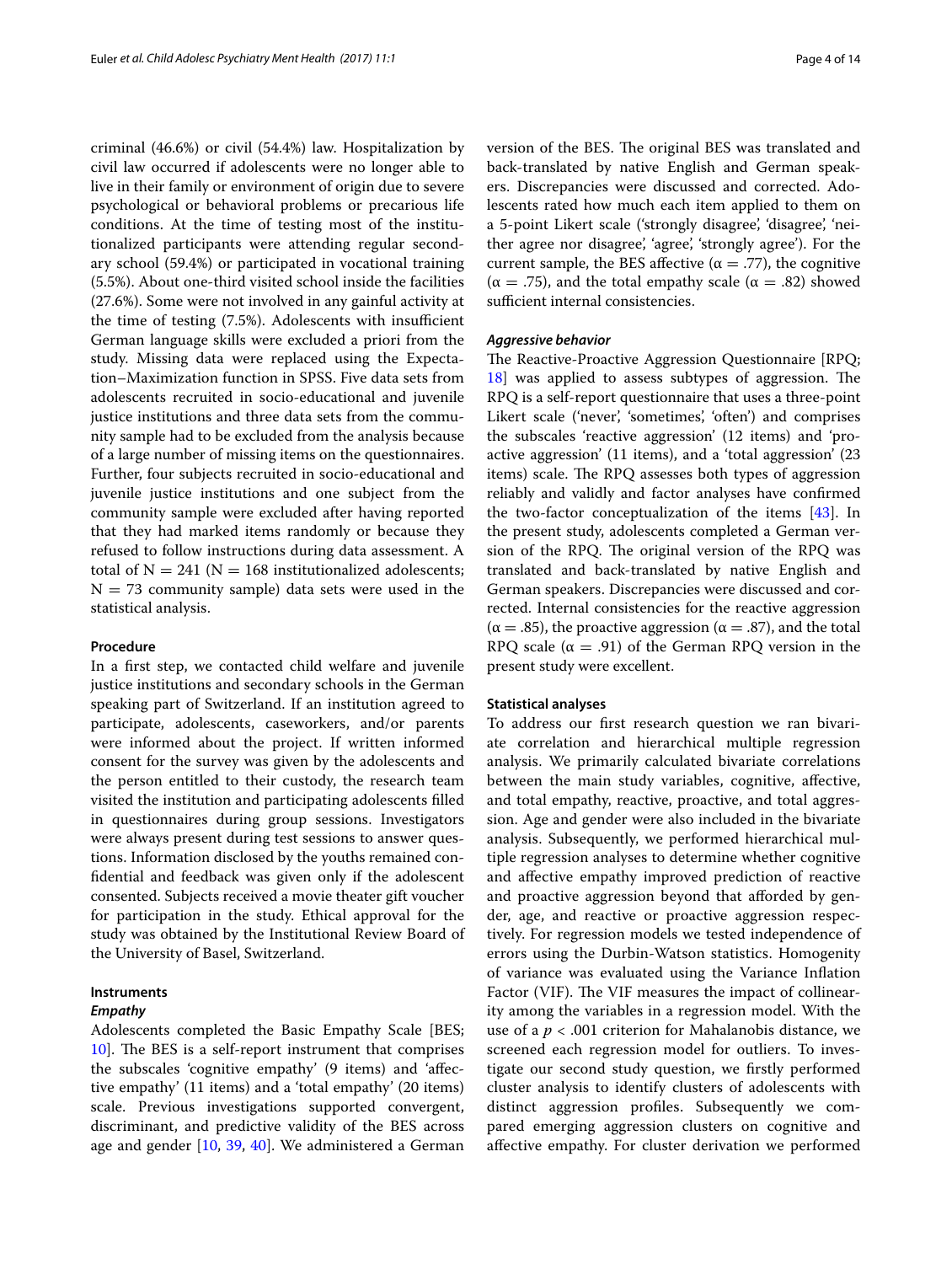the TwoStep cluster analysis (CA) procedure offered by SPSS. This procedure is a scalable CA algorithm developed to automatically find the optimal number of clusters in large datasets. In a first step, the procedure calculates the Bayesian information criterion (BIC) for each number of clusters in a given range. In a second step, a model-based hierarchical technique refines the initial number by estimating the ratio of distance between clusters. We used the PRQ reactive and proactive aggression subscales as clustering variables. Because at present no established cutoff scores are available for the RPQ, we interpreted scores of derived clusters in reference to empirical investigations that have used the RPQ in adolescent samples [[18,](#page-12-16) [31,](#page-12-28) [44\]](#page-12-41). We ran Chi square tests to analyze distribution of categorical variables across identified clusters. For group comparisons between derived clusters on measures of interest, we used univariate analysis of covariance (ANCOVA) and included age and gender as covariates. Bonferroni corrections were applied for post hoc multiple comparisons between clusters. To address our third study question, if girls and boys within aggression clusters differ in cognitive and affective empathy, we used independent samples t tests. We compared girls and boys within each aggression cluster on reactive, proactive, and total aggression, and on cognitive, affective, and total empathy. If Levene's test did not confirm homogeneity of variance for between gender comparisons, reported results are adjusted for inequality of variances. Because of the large number of statistical tests, alpha was set to *p* < .01 as indicator of significance. We used the IBM-SPSS software package, Version 22 (IBM SPSS Inc., Chicago, USA) for the statistical analysis. Prior to our analysis, we screened data for violation of assumptions. Explorative analysis suggested that normality was a reasonable assumption for the main study variables. Normality was tested via the Shapiro–Wilk test.

## **Results**

## **Bivariate and hierarchical regression analysis**

Table [1](#page-4-0) indicates descriptive statistics separately for the institutionalized, the community, and the total study sample on measures of interest. As expected, institutionalized adolescents scored higher than adolescents from the community sample on reactive, proactive, and total aggression, and lower on cognitive, affective, and total empathy. Results of the bivariate analysis for the main study variables are depicted in Table [2](#page-5-0). The zero-order Pearson *r* indicated that proactive and total aggression correlated negatively and significantly with cognitive, affective, and total empathy. Associations between reactive aggression cognitive, affective, and total empathy were not significant. Aggression subtypes and empathy subcomponents correlated significantly with each other. Bivariate analysis also revealed that age was significantly correlated with total empathy, reactive aggression, proactive aggression, and total aggression. Gender was significantly associated with affective empathy, total empathy, and with proactive aggression. Next, we conducted two hierarchical multiple regression models. In the first regression model we entered proactive aggression and in the second model reactive aggression as the dependent variable. In each model age, gender, and either reactive or proactive aggression were entered at stage one to control for the influence of these variables. Cognitive empathy and affective empathy were entered at stage two. Evaluation of the assumptions indicated that linearity, independence of errors, and homoscedasticity of residuals were acceptable for each regression model. No outliers were identified for any of the regression models with the use of a *p* < .001 criterion for Mahalanobis distance.

## *Proactive aggression*

Table [3](#page-5-1) depicts the raw and standardized regression coefficients of the predictors, their squared semipartial

|                      | $(n = 168)$ | Institutionalized sample | <b>Community sample</b><br>$(n = 73)$ |         | Total sample<br>$(n = 241)$ |         | Range        |     |
|----------------------|-------------|--------------------------|---------------------------------------|---------|-----------------------------|---------|--------------|-----|
|                      | M           | (SD)                     | M                                     | (SD)    | М                           | (SD)    | Min          | Max |
| Aggression (RPQ)     |             |                          |                                       |         |                             |         |              |     |
| Reactive aggression  | 11.79       | (5.20)                   | 7.60                                  | (3.82)  | 10.52                       | (5.19)  | $\mathbf 0$  | 24  |
| Proactive aggression | 5.92        | (5.10)                   | 2.04                                  | (2.05)  | 4.75                        | (4.75)  | $\mathbf 0$  | 21  |
| Total aggression     | 17.71       | (9.35)                   | 9.64                                  | (5.07)  | 15.27                       | (9.07)  | $\mathbf{0}$ | 44  |
| Empathy (BES)        |             |                          |                                       |         |                             |         |              |     |
| Cognitive empathy    | 36.05       | (5.01)                   | 37.62                                 | (3.46)  | 36.53                       | (4.64)  | 11           | 54  |
| Affective empathy    | 33.95       | (6.68)                   | 37.49                                 | (3.39)  | 35.02                       | (7.23)  | 19           | 45  |
| Total empathy        | 70.00       | (9.66)                   | 75.11                                 | (10.20) | 71.55                       | (10.09) | 40           | 99  |

<span id="page-4-0"></span>**Table 1 Descriptive statistics for aggression and empathy subscales**

*BES* Basic Empathy Scale, *RPQ* Reactive-Proactive Aggression Questionnaire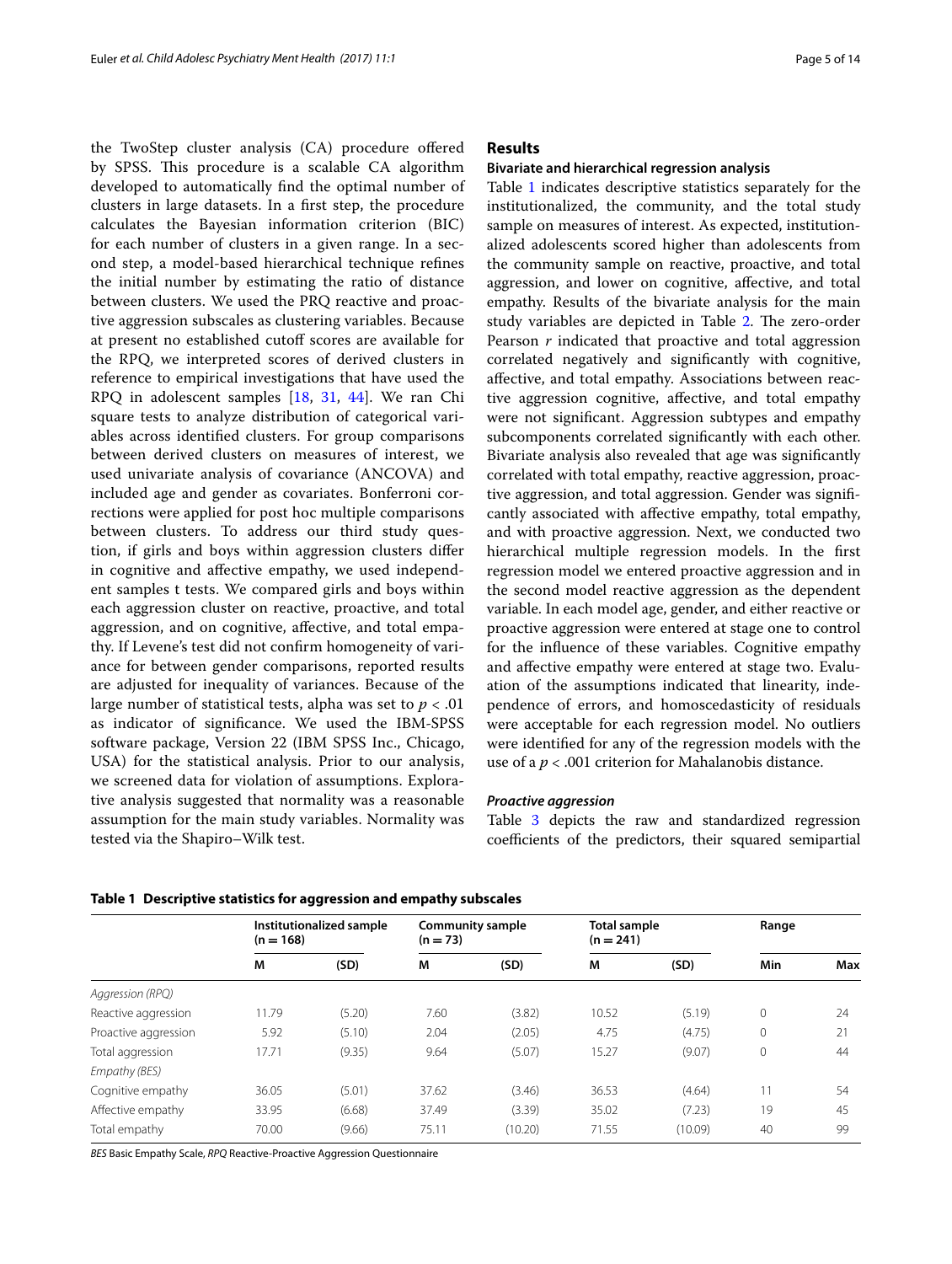## <span id="page-5-0"></span>Table 2 Bivariate analysis for the main study variables  $(n = 241)$

|                  |                          |           | $\overline{2}$ | 3.        | 4        | 5                        | 6                        |        |
|------------------|--------------------------|-----------|----------------|-----------|----------|--------------------------|--------------------------|--------|
| Ι.               | BES affective empathy    |           |                |           |          |                          |                          |        |
| 2.               | BES cognitive empathy    | $.42***$  | -              |           |          |                          |                          |        |
| 3.               | BES total empathy        | $.91***$  | $.76***$       |           |          |                          |                          |        |
| $\overline{4}$ . | RPQ reactive aggression  | $-.11$    | $-.14$         | $-.14$    | -        |                          |                          |        |
| 5.               | RPQ proactive aggression | $-.31***$ | $-.29***$      | $-.35***$ | $.67***$ | $\overline{\phantom{0}}$ |                          |        |
| 6.               | RPQ total aggression     | $-.22*$   | $-.23***$      | $-.26***$ | $.92***$ | $.90**$                  | $\overline{\phantom{0}}$ |        |
| $\overline{7}$   | Age                      | $-.16$    | $-.13$         | $-.18*$   | $.34***$ | $.35***$                 | $.38***$                 |        |
| 8                | Gender <sup>a</sup>      | $.28***$  | .13            | $.26***$  | $-.07$   | $-.19*$                  | $-.14$                   | $-.09$ |
|                  |                          |           |                |           |          |                          |                          |        |

Pearson coefficients (2-tailed) are given

*BES* Basic Empathy Scale, *RPQ* Reactive-Proactive Aggression Questionnaire

 $* n < 01$ ,  $** n < 001$ 

<sup>a</sup> Negative coefficients indicate higher scores for boys

<span id="page-5-1"></span>

|  |  |  |  | Table 3 Hierarchical multiple regression analysis predicting proactive aggression ( $n = 241$ ) |  |
|--|--|--|--|-------------------------------------------------------------------------------------------------|--|
|--|--|--|--|-------------------------------------------------------------------------------------------------|--|

| <b>Variables</b>    | B        | β       | $sr_{\text{unique}}^2$ | R    | R <sup>2</sup> | $\Delta R^2$ |
|---------------------|----------|---------|------------------------|------|----------------|--------------|
| Step 1              |          |         |                        | .691 | .477           | .470         |
| Age                 | .32      | .73     | .03                    |      |                |              |
| Gender              | $-1.32*$ | 1.79    | .04                    |      |                |              |
| Reactive aggression | $.56***$ | $-2.08$ | .39                    |      |                |              |
| Step 2              |          |         |                        | .724 | .524           | .514         |
| Age                 | .25      | .10     | .02                    |      |                |              |
| Gender              | $-.78$   | $-.08$  | .01                    |      |                |              |
| Reactive aggression | $.54***$ | .59     | .39                    |      |                |              |
| Cognitive empathy   | $-.11$   | $-.16$  | .02                    |      |                |              |
| Affective empathy   | $-.11*$  | $-.11$  | .04                    |      |                |              |

 $sr^2$  = squared semipartial correlation

 $*$  p < .01,  $**$  p < .001

correlations and their structure coefficients for the regression model with the dependent variable proactive aggression after entry of all five independent variables (IVs). After stage two, with all IVs in the equation, the model was statistically significant,  $F_{(5,235)} = 51.83$ ,  $p < .001$ , and accounted for approximately 52% of the variance in proactive aggression ( $R^2 = .52$ , Adjusted  $R^2 = .51$ ). After stage one with reactive aggression, gender, and age in the equation, the model was also statistically significant,  $F_{(3,237)} = 72.07$ *p* < .001, and accounted for approximately 48% of the variance in proactive aggression ( $R^2 = .48$ , Adjusted  $R^2 = .47$ ). Introducing cognitive and affective empathy explained an additional 5% of variation in proactive aggression, and this change in  $R^2$  was significant ( $p < .001$ ). Proactive aggression was significantly and uniquely predicted by reactive aggression and affective empathy. Squared semipartial correlations indexed that the unique variance explained by reactive aggression was substantial, the unique variance explained by affective empathy was low.

## *Reactive aggression*

Table [4](#page-6-0) summarizes the raw and standardized regression coefficients of the predictors, their squared semipartial correlations, and their structure coefficients for the regression model with the dependent variable reactive aggression after inclusion of all six IVs. After stage two, with all independent variables in the equation, the model became statistically significant,  $F_{(5,235)} = 41.64$ ,  $p < .001$ , and accounted for approximately 47% of the variance in reactive aggression ( $R^2 = .47$ , Adjusted  $R^2 = .46$ ). After stage one with proactive aggression, gender and age in the equation the model also reached statistical significance,  $F_{(3,237)} = 67.24, p < .001$ , and accounted for approximately 46% of the variance in reactive aggression  $(R^{2} = .46,$  Adjusted  $R^{2} = .45$ ). Introducing cognitive and affective empathy explained an additional 1% of variation in reactive aggression, this change in  $R^2$  was not significant. Reactive aggression was significantly predicted by proactive aggression only. The unique variance explained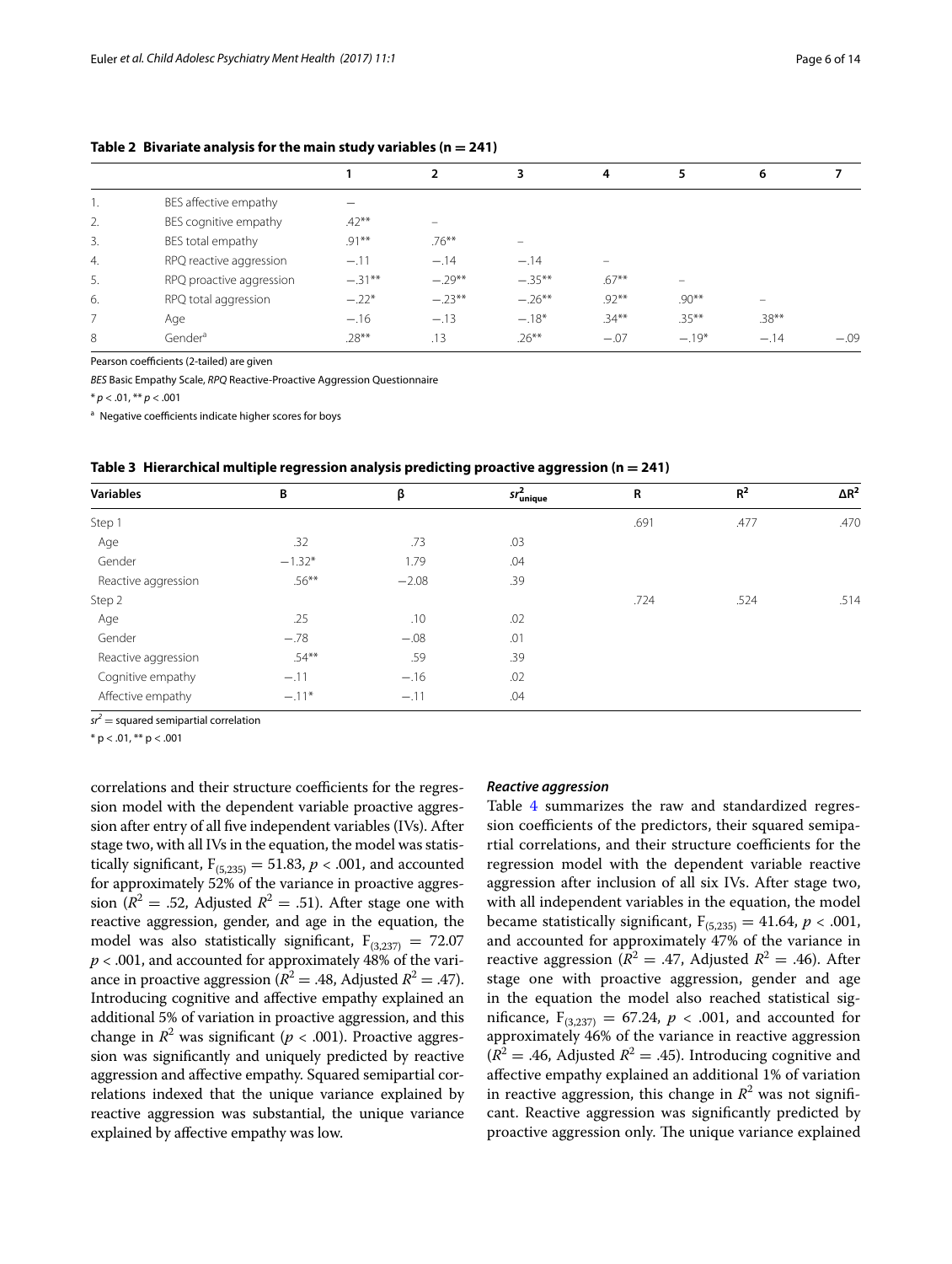| <b>Variables</b>     | B        | β   | S $r_{\mathit{unique}}^2$ | $\boldsymbol{R}$ | R <sup>2</sup> | $\Delta R^2$ |
|----------------------|----------|-----|---------------------------|------------------|----------------|--------------|
| Step 1               |          |     |                           | .678             | .460           | .453         |
| Age                  | .35      | .13 | .03                       |                  |                |              |
| Gender               | .66      | .06 | .01                       |                  |                |              |
| Proactive aggression | $.69***$ | .63 | .39                       |                  |                |              |
| Step 2               |          |     |                           | .685             | .470           | .458         |
| Age                  | .36      | .13 | .03                       |                  |                |              |
| Gender               | .39      | .04 | .00                       |                  |                |              |
| Proactive aggression | $.72***$ | .66 | .39                       |                  |                |              |
| Cognitive empathy    | .02      | .02 | .00                       |                  |                |              |
| Affective empathy    | .07      | .10 | .01                       |                  |                |              |

<span id="page-6-0"></span>**Table 4 Hierarchical multiple regression analysis predicting reactive aggression (n = 241)**

 $sr<sup>2</sup>$  = squared semipartial correlation

\*\*  $p < .001$ 

#### <span id="page-6-1"></span>**Table 5 Aggression and empathy scores for identified clusters and results of cluster comparisons**

|                      | Re pro AGG<br>$(n = 62)$ |        |       | $Re AGG (n = 101)$ |       | Low AGG ( $n = 78$ ) | Re pro AGG<br>versus re AGG | Re pro AGG<br>versus low AGG | <b>Re AGG</b><br>versus low AGG |
|----------------------|--------------------------|--------|-------|--------------------|-------|----------------------|-----------------------------|------------------------------|---------------------------------|
|                      | M                        | (SD)   | M     | (SD)               | M     | (SD)                 | p                           | р                            | p                               |
| Aggression (RPQ)     |                          |        |       |                    |       |                      |                             |                              |                                 |
| Reactive aggression  | 16.06                    | (4.00) | 11.52 | (2.60)             | 4.81  | (1.80)               | < 0.001                     | < 0.001                      | < 0.001                         |
| Proactive aggression | 11.53                    | (3.60) | 3.21  | (2.19)             | 1.35  | (1.39)               | < 0.001                     | < 0.001                      | < 0.001                         |
| Total aggression     | 27.60                    | (6.14) | 14.74 | (3.22)             | 6.15  | (2.50)               | < 0.001                     | < 0.001                      | < 0.001                         |
| Empathy (BES)        |                          |        |       |                    |       |                      |                             |                              |                                 |
| Cognitive empathy    | 34.18                    | (5.15) | 37.30 | (4.23)             | 37.40 | (4.11)               | < 0.001                     | < 0.01                       | ns                              |
| Affective empathy    | 31.74                    | (5.73) | 36.32 | (7.39)             | 35.95 | (7.35)               | < 0.01                      | $= 0.032$                    | ns                              |
| Total empathy        | 65.91                    | (7.80) | 73.61 | (10.08)            | 73.35 | (10.11)              | < 0.001                     | < 0.01                       | ns                              |

*BES* Basic Empathy Scale, *RPQ* Reactive-Proactive Aggression Questionnaire, *re pro AGG* reactive-proactive aggression cluster, *re AGG* reactive aggression cluster, *low AGG* low aggression cluster

*p* values refer to Bonferroni adjusted post hoc comparisons between identified aggression clusters with age and gender as covariates

by proactive aggression indexed by the squared semipartial correlations was substantial.

## **Cluster derivation**

The two-step cluster procedure indicated a three-cluster solution. With a BIC change of −40.06 between the two- and three-cluster solutions and a ratio of distance measure of 3.19, the algorithm judged the three-cluster solution to be the best fit for our data. The three-cluster solution represented a better fit than the four-cluster solution with a BIC change between the three- and fourcluster solution of 2.47 and a ratio of distance measure of 1.20.

Table [5](#page-6-1) shows the mean scores for the aggression and the empathy subscales for the three derived clusters and indicates results of post hoc Bonferroni adjusted group comparisons. According to the aggression profiles, the first cluster designated a 'reactive-proactive aggression' cluster, the second cluster a 'reactive aggression' cluster, and the third cluster a 'low aggression' cluster. These labels are further used to refer to the respective clusters in this manuscript. The reactive-proactive aggression cluster had higher scores on reactive, proactive, and total aggression than both other clusters. The reactive aggression cluster scored higher than the low aggression cluster on reactive, proactive, and total aggression. We subsequently interpreted scores of the derived clusters on reactive and proactive aggression in references to the mean scores of the male community sample investigated by Raine et al. [[18](#page-12-16)], the male sample of detained juveniles assessed by Colins [\[31](#page-12-28)], and the sample of juvenile delinquents studied by Cima et al. [\[44\]](#page-12-41). The reactive-proactive aggression cluster scored more than 1 SD above the mean scores on the reactive and the proactive aggression scale compared to all of the abovementioned study samples. The reactive aggression cluster scored more than 1 SD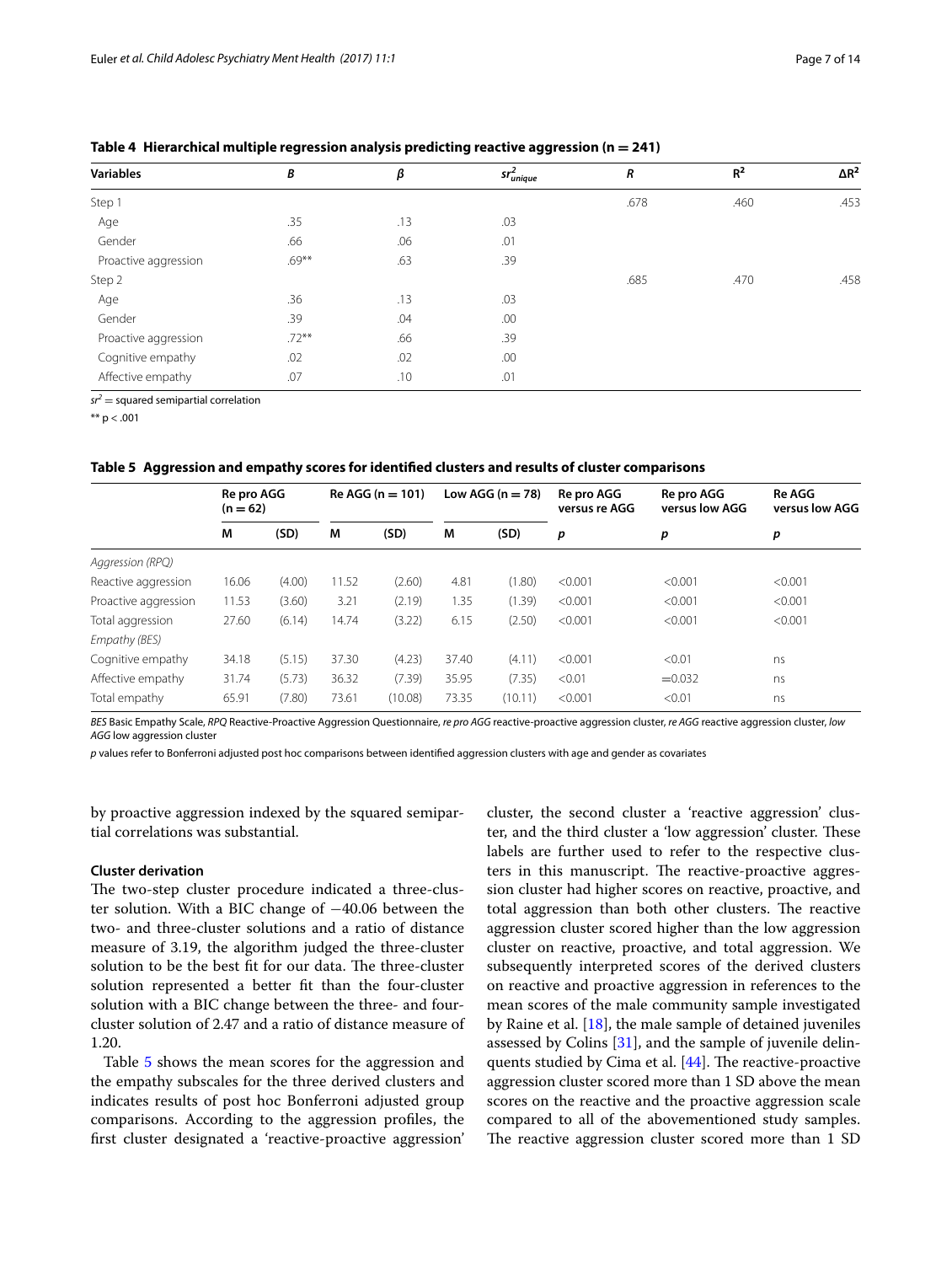above the mean score of the comparison samples investigated by Raine et al.  $[18]$  $[18]$  and Colins  $[31]$  $[31]$  on the reactive aggression scale, but not on the proactive aggression scale. The low aggression cluster scored within the range of 1 SD on both aggression scales in reference to the abovementioned comparison samples.

## **Cluster comparisons**

Firstly, we analyzed distribution of gender across derived clusters. Of the 87 girls, 18.4% ( $N = 16$ ) were in the reactive-proactive aggression cluster,  $44.8\%$  (N = 39) in the reactive aggression cluster, and  $36.8\%$  (N = 32) in the low aggression cluster. Of the 154 boys, 29.9% ( $N = 46$ ) were in the reactive-proactive aggression cluster, 40.3%  $(N = 62)$  in the reactive aggression cluster and 29.9%  $(N = 46)$  in the low aggression cluster. Chi square tests indicated that the gender distribution did not differed significantly between clusters ( $\chi^2$  = 3.95, N = 241, *p* = .139). Next we tested distribution of participants living in institutions and participants from the community sample across clusters. Of the 168 institutionalized adolescents, 36.3% ( $N = 61$ ) were in the reactive-proactive aggression cluster, 40.5% ( $N = 68$ ) in the reactive aggression cluster, and  $23.2\%$  (N = 39) in the low aggression cluster. Only 1.4% ( $N = 1$ ) of the community sample were in the reactive-proactive aggression cluster,  $45.2\%$  (N = 33) in the reactive aggression cluster, and  $53.4\%$  (N = 39) in the low aggression cluster. As expected Chi square tests indicated significant differences in the distribution of adolescents living in institutions and adolescents living at home  $(\chi^2 = 38.77, N = 241, p < .001)$ . Age differed significantly between aggression clusters  $(F_{(2,238)} = 18.98, p < .001;$  $\eta^2 = .14$ ). The reactive-proactive aggression cluster was significantly older (M age 15.9), than the reactive aggression (M age 14.7), and the low aggression (M age 14.2) cluster. The later two did not differ significantly in age.

Secondly, we performed univariate ANCOVAs to compare aggression clusters on reactive, proactive, and total aggression, and on cognitive, affective, and total empathy. Because bivariate analysis had indicated significant associations of age and gender with the measures of interest, both were included as covariates for group comparisons. Figure [1](#page-8-0) shows standardized z-scores for aggression and empathy separately for each derived aggression cluster. Subscripts in Fig. [1](#page-8-0)a–c denote significant differences between clusters in Bonferroni adjusted post hoc comparisons with age and gender as covariates. Results of univariate ANCOVAs indicated a significant effect of aggression cluster for reactive  $(F_{(2,236)} = 240.42, p < .001;$  $\eta^2 = .67$ ), proactive  $(F_{(2,236)} = 276.90, p < .001; \eta^2 = .70)$ , and total aggression ( $F_{(2,236)} = 408.56$ ,  $p < .001$ ;  $\eta^2 = .78$ ). The covariates age and gender did not become significant for aggression measures. Post-hoc Bonferroni adjusted

comparisons revealed significant differences for all between cluster comparisons for reactive, proactive, and total aggression. In line with our expectations, univariate ANCOVAs also revealed a significant effect of aggression cluster for affective  $(F_{(2,236)} = 5.61, p < .01; \eta^2 = .05)$ , cognitive ( $F_{(2,236)} = 8.70, p < .001; \eta^2 = .07$ ) and total empathy  $(F_{(2,236)} = 9.69, p < .001; \eta^2 = .08)$ . For affective and total empathy the covariate gender became significant. Post-hoc Bonferroni adjusted comparisons revealed that the reactive-proactive aggression cluster differed significantly from the reactive aggression cluster, and from the low aggression cluster on cognitive and total empathy. On affective empathy the reactive-proactive aggression cluster differed significantly only from the reactive aggression cluster. The reactive aggression cluster and the low aggression cluster did not differ significantly on cognitive, affective, and total empathy.

## **Gender comparison**

To answer our last study question, we assessed gender differences in empathy within each derived aggression cluster. Table [6](#page-9-0) depicts mean sores for aggression and empathy separately for boys and girls within each aggression cluster and for the total study sample. Independent samples t tests revealed that within the total study sample girls had significant lower scores on proactive aggression ( $t_{(239)} = 3.27$ , p < 0.01), and significant higher scores on affective empathy  $(t_{(239)} = -4.50, p < 0.001)$  and total empathy  $(t_{(239)} = -4.17, p < 0.001)$ . No gender differences were present for reactive aggression, total aggression, and cognitive empathy. Reactive, proactive, and total aggression scores did not differ significantly between girls and boys within the aggression clusters. Only in the reactiveproactive aggression cluster, boys scored significantly higher than girls on proactive aggression ( $t_{(60)} = 3.19$ , p < 0.01). Independent samples t tests revealed that only in the low aggression cluster girls scored significantly higher than boys on affective empathy  $(t_{(76)} = -2.80,$  $p < 0.01$ ) and total empathy ( $t_{(76)} = -2.88$ ,  $p < .01$ ). No significant differences were present between girls and boys within any aggression cluster on cognitive empathy.

## **Discussion**

The present study extends previous research by evaluating the associations between cognitive and affective empathy and reactive and proactive aggression in adolescents. The study advances the field by investigating these associations in a sample of adolescents with elevated levels of aggression, and by comparing scores on cognitive and affective empathy between adolescents with distinct aggression profiles. Results showed that cognitive and affective empathy were significantly associated with proactive aggression, but not with reactive aggression.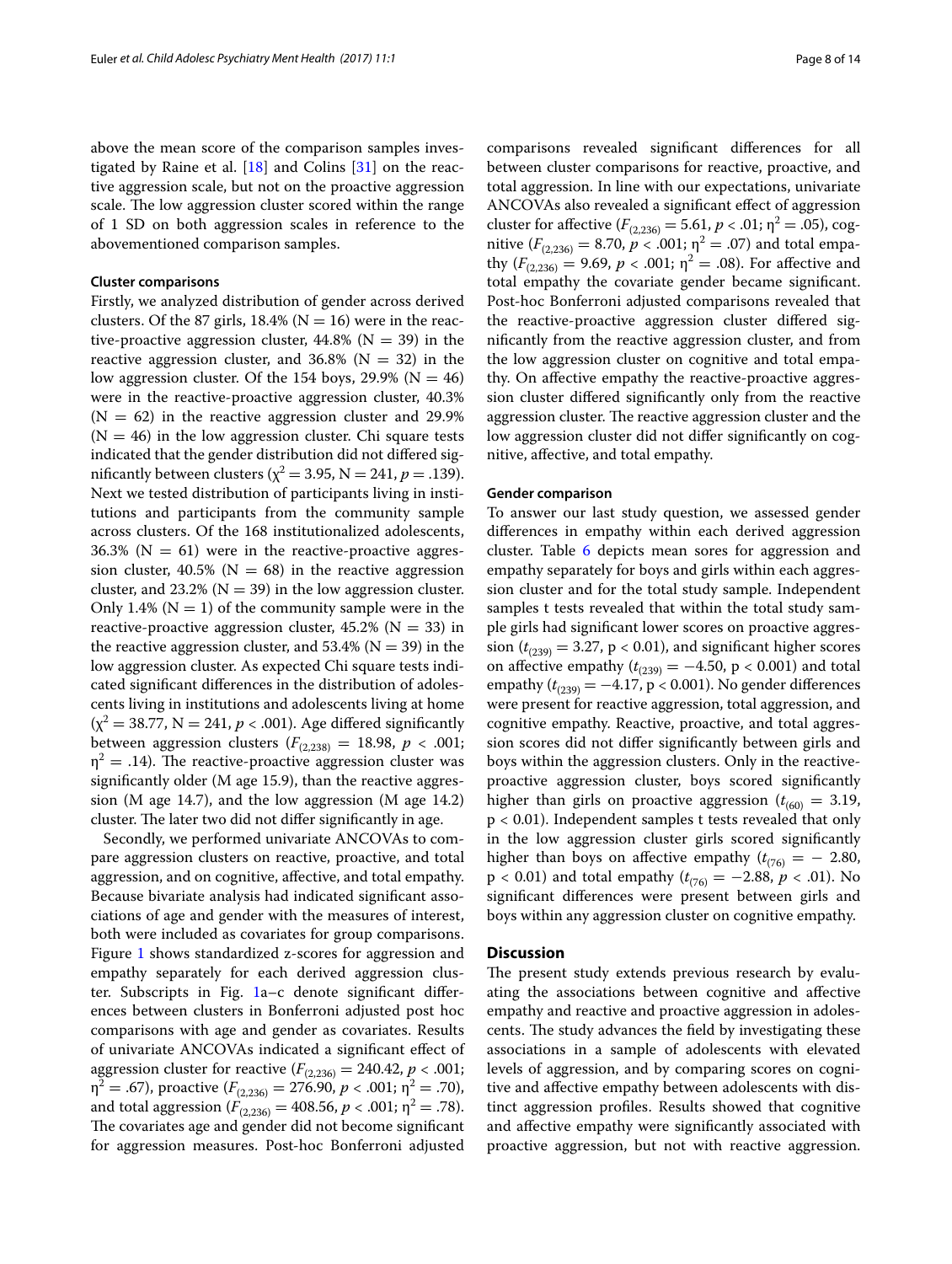

<span id="page-8-0"></span>Cluster analysis yielded three clusters with meaningful profiles of reactive and proactive aggression that differed significantly on cognitive, affective, and total empathy scores. Within aggression clusters gender difference on empathy varied. Girls and boys within the reactive-proactive aggression cluster did not differ significantly on cognitive, affective, and total empathy. Whereas within the low and the reactive aggression cluster girls scored higher on affective empathy. Findings allow conclusions to be drawn on the interrelations of theoretically distinct aggression subtypes and different empathy facets.

With our first study question we investigated if cognitive and affective empathy are associated with reactive and proactive forms of aggression. In line with our hypothesis, we found negative associations between cognitive and affective empathy and proactive aggression. Our results confirmed other research indicating that proactive aggression  $[13]$  $[13]$  and bullying  $[45]$  $[45]$  are related to lower levels of empathy. Hence, according to our data lower scores on cognitive and affective empathy are associated with higher levels of aggression that is instrumental, organized, and motivated by the anticipation of reward. Our results further affirmed the hypothesis that reactive aggression is only marginally related to cognitive and affective empathy. We based our assumption on the

specific characteristics of reactive aggression. Reactiveaggressive individuals are characterized by impaired emotion regulation [[46\]](#page-12-43) and reduced cognitive control under emotional stimulation [[47\]](#page-12-44). Our results support a recent study showing that proactive but not reactive aggression is negatively associated with feelings of guilt in children [[36\]](#page-12-33). Results of hierarchical regression analysis in the present study showed that cognitive and affective empathy explained additional variance of proactive aggression, beyond that afforded by reactive aggression, age, and gender. Of note, this was not the case for reactive aggression. This finding further confirmed our expectations regarding the associations between aggression subtypes and empathy facets. By showing that empathy is associated with proactive but not with reactive aggression, our study fosters a better understanding of the empathy-aggression relationship. Interestingly, regression analysis revealed a significant unique predictive value of affective empathy, while cognitive empathy did not uniquely add to the prediction of proactive aggression. This affirms the assumption of an empathy imbalance in proactive aggressive individuals [\[48](#page-12-45)]. Inconsistent findings on the association between empathy and aggression in previous studies are possibly due to insufficient differentiation of aggression subtypes and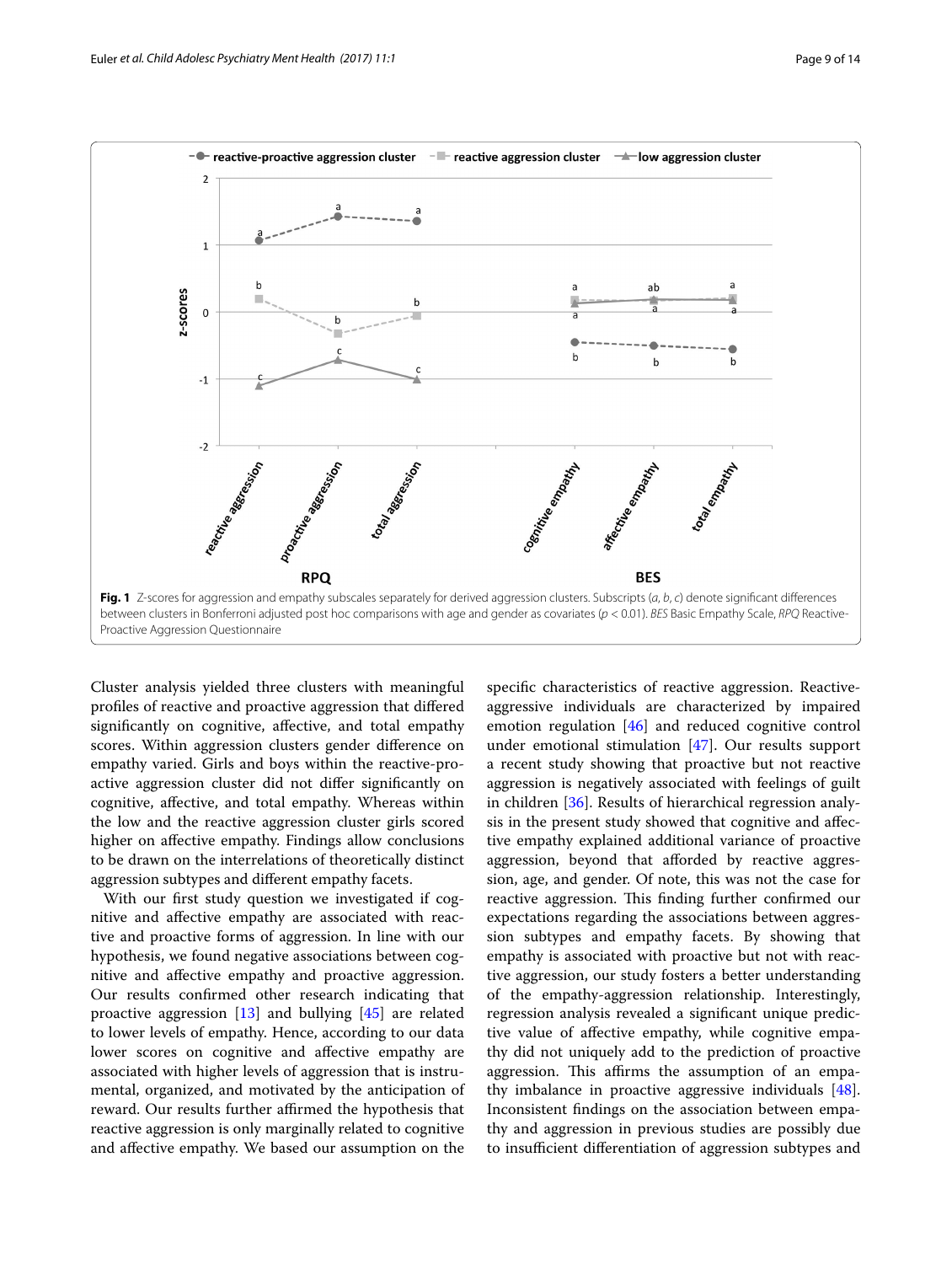|                                                                                                                                                                                                           | Re pro AGG        |        |                        |        | Re AGG             |         |                    |         | Low AGG            |        |                    |          | Total sample       |        |                    |         |
|-----------------------------------------------------------------------------------------------------------------------------------------------------------------------------------------------------------|-------------------|--------|------------------------|--------|--------------------|---------|--------------------|---------|--------------------|--------|--------------------|----------|--------------------|--------|--------------------|---------|
|                                                                                                                                                                                                           | $Girls(M = 16)$   |        | $\text{Boys}$ (N $=$ 4 | ទ្ន    | $Girls(N=39)$      |         | Boys ( $N = 62$ )  |         | $Girls (N = 32)$   |        | Boys ( $N = 46$ )  |          | $Girls$ (N = 87)   |        | Boys ( $N = 154$ ) |         |
|                                                                                                                                                                                                           |                   | (SD)   |                        | (SD)   | Σ                  | (GS)    | Σ                  | (GS)    | Σ                  | (SD)   | Σ                  | (GS)     | Σ                  | (SD)   | Σ                  | (GS)    |
| Aggression (RPQ)                                                                                                                                                                                          |                   |        |                        |        |                    |         |                    |         |                    |        |                    |          |                    |        |                    |         |
| Reactive aggression                                                                                                                                                                                       | 15.56             | (3.29) | 16.24                  | (4.24) | 11.95              | (2.37)  | 11.27              | (2.72)  | 4.97               | (1.88) | 4.70               | (1.76)   | 10.05              | (4.75) | 10.79              | (5.42)  |
| Proactive aggression                                                                                                                                                                                      | 9.75 <sup>a</sup> | (1.98) | 12.15 <sup>b</sup>     | (3.85) | 3.03               | (2.10)  | 3.32               | (2.25)  | 1.13               | (1.12) | 1.50               | (1.49)   | 3.56 <sup>c</sup>  | (3.55) | 5.42 <sup>d</sup>  | (5.20)  |
| Total aggression                                                                                                                                                                                          | 25.31             | (4.18) | 28.39                  | (6.54) | 14.97              | (3.48)  | 14.60              | (2.10)  | 6.09               | (2.52) | 6.20               | (2.51)   | 13.61 <sup>a</sup> | (7.62) | $16.21^{b}$        | (9.69)  |
| Empathy (BES)                                                                                                                                                                                             |                   |        |                        |        |                    |         |                    |         |                    |        |                    |          |                    |        |                    |         |
| Cognitive empathy                                                                                                                                                                                         | 34.75             | (5.71) | 33.98                  | (5.00) | 37.43              | (4.20)  | 37.21              | (4.28)  | 38.50 <sup>a</sup> | (3.73) | 36.63b             | (4.21)   | 37.33 <sup>a</sup> | (4.50) | 36.07 <sup>b</sup> | (4.67)  |
| Affective empathy                                                                                                                                                                                         | 33.94             | (5.87) | 30.98                  | (5.55) | 38.49 <sup>a</sup> | (5.23)  | 34.95 <sup>b</sup> | (8.22)  | 38.62°             | (5.97) | 34.09 <sup>d</sup> | $(7.71)$ | 37.70 <sup>c</sup> | (5.85) | 33.51 <sup>d</sup> | (7.51)  |
| Total empathy                                                                                                                                                                                             | 68.69             | (8.78) | 64.95                  | (7.29) | 75.92              | (11.04) | 72.16              | (11.04) | 77.12 <sup>c</sup> | (8.29) | 70.71 <sup>d</sup> | (10.52)  | 75.03 <sup>c</sup> | (8.69) | 69.8 <sup>d</sup>  | (10.31) |
| <i>RPQ</i> Reactive Proactive Aggression Questionnaire, <i>BES</i> Basic Empathy Scale, re pro AGG reactive aggression cluster, re AGG reactive aggression cluster, <i>low</i> AGG low aggression cluster |                   |        |                        |        |                    |         |                    |         |                    |        |                    |          |                    |        |                    |         |
| Subscripts (a, b) denote significant gender differences (p < 0.05)                                                                                                                                        |                   |        |                        |        |                    |         |                    |         |                    |        |                    |          |                    |        |                    |         |
| Subscripts $(c, d)$ denote significant gender differences ( $p < 0.01$ )                                                                                                                                  |                   |        |                        |        |                    |         |                    |         |                    |        |                    |          |                    |        |                    |         |

<span id="page-9-0"></span>

| J      |
|--------|
| ׇ֠     |
|        |
|        |
| י      |
|        |
| 1      |
| l      |
|        |
| j      |
| i<br>l |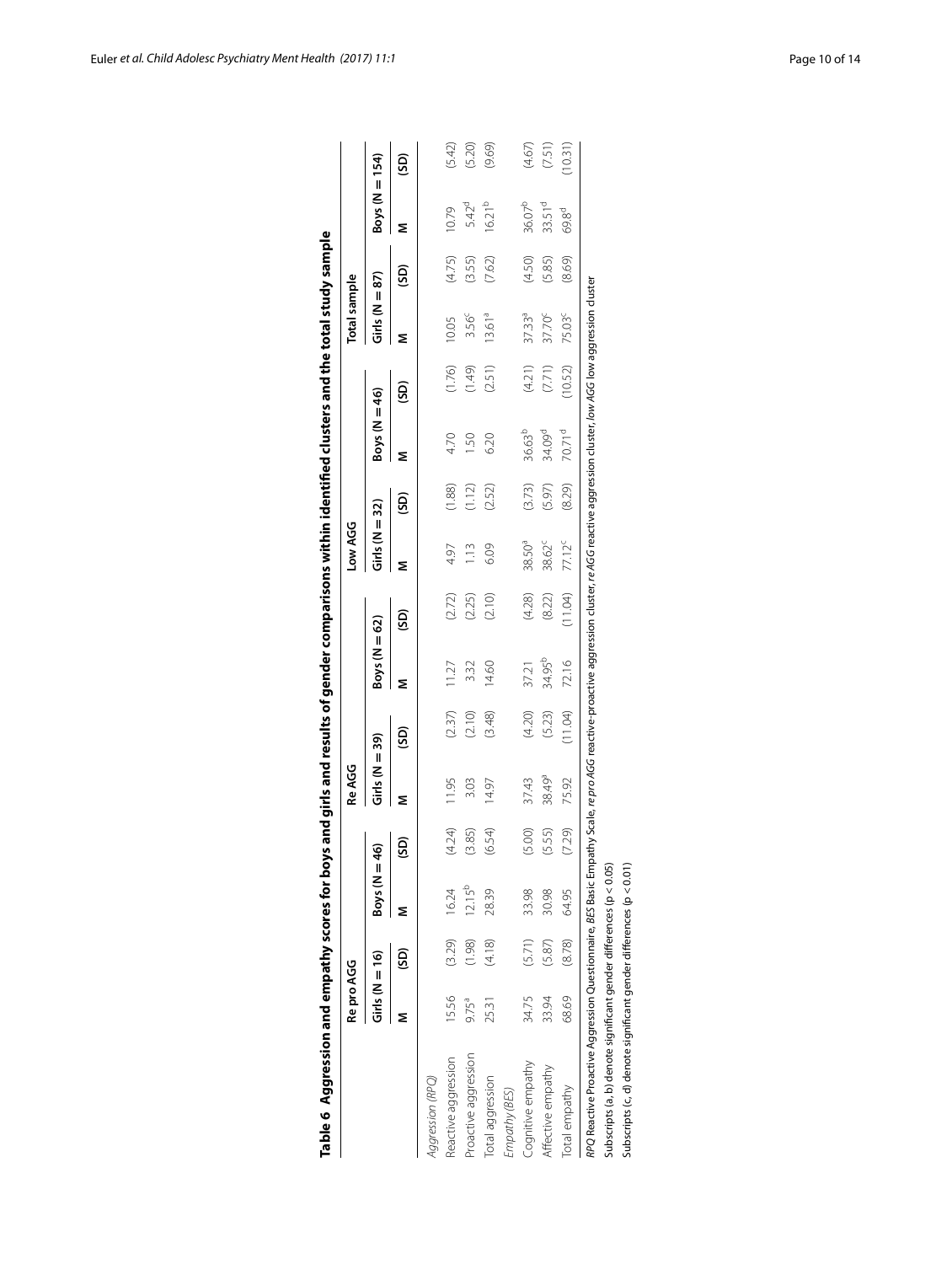empathy subcomponents. Our findings indicate that the more specifically these concepts are defined and assessed the better their relationship can be understood. It is also possible that earlier studies reported only marginal associations between empathy and aggression, because samples with high levels of aggression were not included in a number of investigations, as has been criticized in recent reviews [[11,](#page-12-10) [12\]](#page-12-11). To address this gap in the literature, we recruited a sample that was expected to show high levels of reactive and proactive aggression. In fact, reactive and proactive aggression scores of the reactive-proactive aggression and the reactive aggression clusters were comparable or even higher than in studies applying the same measure in antisocial juvenile populations [[18,](#page-12-16) [44,](#page-12-41) [49](#page-12-46)]. Nonetheless, associations between proactive aggression and empathy in the present study were only of medium effect size. Lovett and Sheffield [[12\]](#page-12-11) argue that behavioral or experimental measures of empathy indicate stronger relationships with aggression. Thus, it would be interesting to assess if our results can be replicated using experimental paradigms that differentiate between cognitive and affective empathy. The development of such performance-based experimental paradigms is an important subject for future research.

The second aim of our study was to compare cognitive and affective empathy in adolescents with distinct aggression profiles. In summary, the reactive-proactive aggression cluster scored lower on affective, cognitive, and total empathy than the reactive aggression, and the low aggression cluster. The reactive aggression and the low aggression cluster did not differ on cognitive, affective, or total empathy. Our results are in line with previous studies that have reported empathy deficits in aggressive children and adolescents with disruptive behavior disorders using questionnaires, story vignettes, and experimental paradigms [[50](#page-12-47)[–53](#page-13-0)]. By using a statistical approach that allowed us to identify clusters of adolescents with meaningful aggression profiles, instead of comparing dichotomous study groups, our results support the utility and importance of the distinction between reactive and proactive aggression for research investigating the interrelation of empathy and aggression. Further, our study results confirm clinical assumptions about the relevance of empathy deficits in adolescents with high levels of reactive and proactive aggression. Surprisingly, although the low aggression and the reactive aggression clusters had almost identical mean scores on affective empathy, post hoc comparisons indicated that only the reactive aggression cluster differed significantly from the reactive-proactive aggression cluster, while the difference between the low aggression and the reactive-proactive aggression sclusters was only marginally significant. Of note, inspection of age and gender corrected estimated mean scores indicated that covariates had a larger influence on the group comparison between the low aggression and the reactive-proactive aggression cluster.

With our third study question we aimed to test whether girls and boys with similar aggression profiles differed on affective, cognitive, and total empathy. Our results showed that only in the low aggression cluster girls scored significantly higher on affective and total empathy. Although in each aggression cluster girls had higher scores than boys on affective and total empathy, descriptive statistics also indicated that differences on empathy measures between girls and boys within the reactiveproactive aggression cluster were smaller. This indicates that previously reported gender differences in empathy are less prominent in adolescents with aggressive behavior, especially when girls also show proactive aggression. Possibly, girls prone to show proactive aggressive behavior are less likely to experience positive reinforcement for empathic behavior and therefore show less affective empathy than non-aggressive girls. Further, the gender intensification theory by Hill and Lynch [[54\]](#page-13-1) indicates that girls and boys intend to act in ways that are consistent with gender-specific role expectations. Therefore, girls are usually encouraged to act emotionally responsive and show affective empathy, whereas boys tend to downplay such behaviors. Since institutionalized girls might have different gender role expectations, due to different peer group influences and a deviant socialization background, the direction of the hypotheses made by the gender identification might not apply for girls living in juvenile justice institutions. In line with our hypothesis and previous investigations in adolescents applying the same instrument, we did not find differences between girls and boys on cognitive empathy. Even for the entire study sample, gender differences on cognitive empathy were small. This finding further implicates the importance of the differentiation of cognitive and affective empathy subcomponents for future investigations.

## **Limitations**

The study has several limitations that should be mentioned. First, we used self-report to assess aggression and empathy. Using self-report for the assessment of the constructs under investigation has advantages and drawbacks. Social desirability is often a problem when self-report is used to measure aggressive behavior. Nonetheless, we used the RPQ in its self-report form for two reasons: (1) the self-report version has excellent psychometric properties [[18](#page-12-16), [44,](#page-12-41) [49\]](#page-12-46) and (2) we expected adolescents to have the best knowledge of their general aggressiveness during the past six months. We chose the BES for similar reasons. The questionnaire has very good psychometric properties [[10\]](#page-12-9) and has been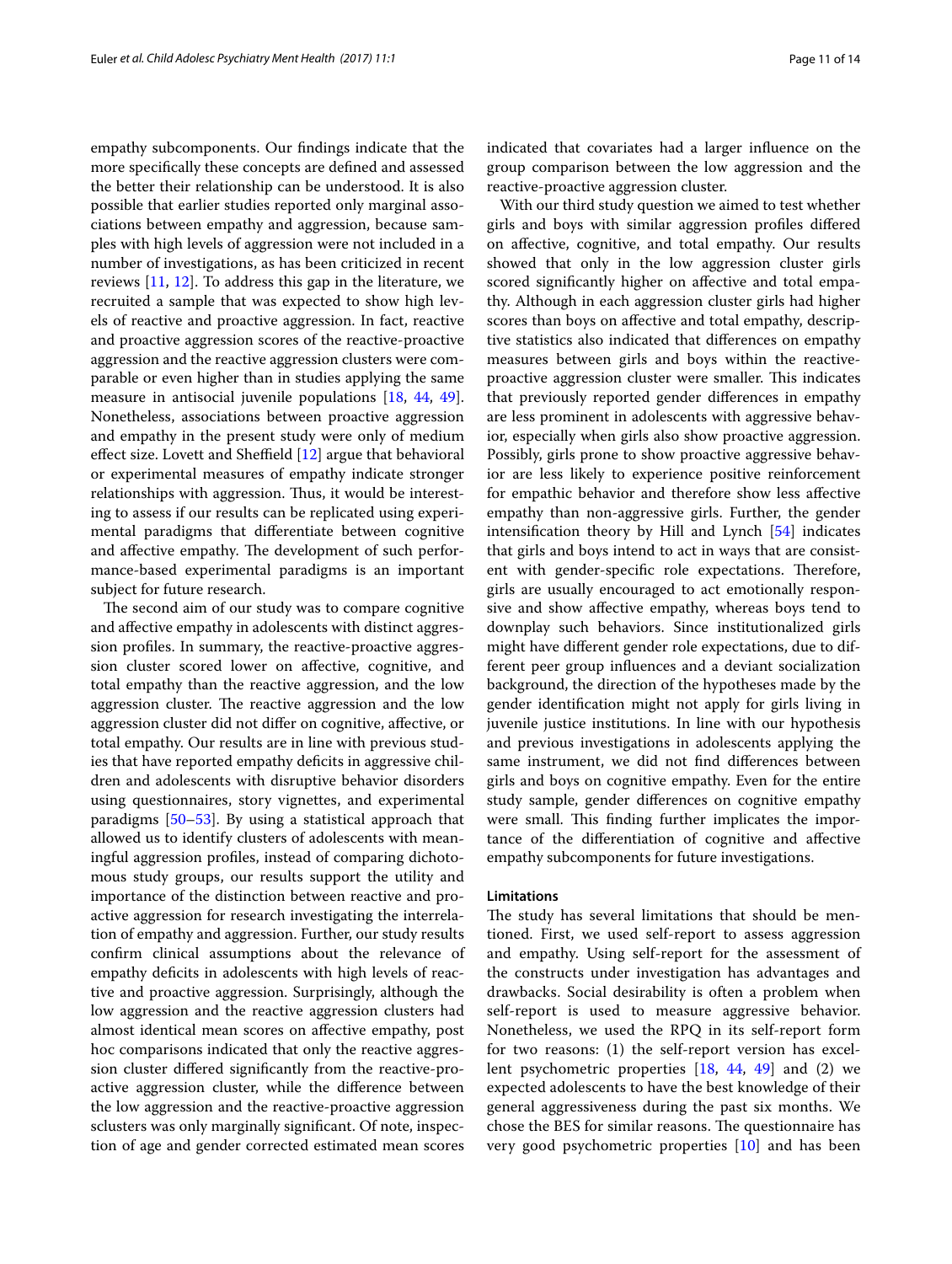applied in multiple cultural settings and different languages [[39,](#page-12-36) [40,](#page-12-37) [55\]](#page-13-2). Further, current research shows that self-report questionnaires capture empathy validly [\[56](#page-13-3)]. This appears comprehensible, since empathy is primarily an internal emotional process, rather than an observable behavior. Second, the differentiation of empathy into cognitive and affective components represent only one approach to disentangle the multilevel construct. Vachon and Lynam [\[26](#page-12-23)] recently introduced a new measure of empathy that assesses cognitive empathy and two subtypes of affective empathy (i.e., affective resonance and affective dissonance). The authors showed that aggressive behavior in healthy adults is more strongly associated with affective dissonance than with affective resonance. Hence, empathy questionnaires for children and adolescents might also need additional revision in this direction. Third, adolescents living in child welfare and juvenile justice institutions are characterized by a unique sociodemographic background [[42\]](#page-12-39). Therefore, the results need to be carefully interpreted and replications of our findings are required before these can be generalized to other populations. Fourth, it is plausible that the age- and the gender-composition of the sample influenced the present findings. Both variables need to be considered as confounds in empathy research because differences have been reported [[57\]](#page-13-4). We therefore controlled for the influence of gender and age in the hierarchical regression models and in the group comparisons. Of notice, hierarchical regression analysis showed that cognitive and affective empathy improved the prediction of proactive aggression beyond that afforded by age and gender in the regression models and gender distribution did not differ across derived aggression clusters. Nonetheless, statistical control is never an optimal replacement for experimental control. Thus, our results need to be verified in larger samples that allow gender and age specific investigations of our study-questions. Fifth, the present study is cross-sectional, which does not allow inferences about causality and the temporal stability of the associations indicated by our data. Sixth, sample sizes were different for gender comparisons within aggression clusters which reduced power for some of the group comparison.

## **Conclusions**

In conclusion, our study showed that the interrelation between cognitive and affective empathy and aggression subtypes depends partly on the specificity of the conceptualization of these constructs. Our results indicated that differences in cognitive and affective empathy are detectable between clusters of adolescents with meaningful aggression profiles of reactive and proactive aggression. It is tempting to speculate that heterogeneous findings in previous research are due to insufficient specification of the constructs under investigation and the characteristics of the study group. Given the limitations of the present study, future investigations are needed before conclusions for practical implications can be drawn. However, the present study may guide hypotheses for the development of specific treatment programs for aggressive adolescents. Results indicated that empathy is not equally associated with aggression subtypes. This is an important observation because it is often assumed that fostering empathy during clinical interventions reduces future aggressive behavior. According to our data, this assumption might be misleading, at least for primarily reactive aggressive individuals. Our results are in line with other studies emphasizing the importance of specific therapeutic approaches for different variants of aggressive adolescents [[58](#page-13-5), [59\]](#page-13-6). Further, our study showed that gender differences were less distinct in adolescents within the aggression cluster with high levels of reactive and proactive aggression. This finding might also help to advance clinical approaches for aggressive girls. Future longitudinal studies are necessary to understand the causality and the temporal stability of the relationship indicated by the present results.

#### **Authors' contributions**

FE conceived and designed the study, collected data, was responsible for the statistical analyses, and wrote all drafts of the manuscript. CSTE conceived and designed the study, collected data, and edited the final manuscript. CSTA supervised all phases of the research project, approved the design, and edited the final manuscript. All authors read and approved the final manuscript.

#### **Acknowledgements**

The authors are grateful for the efforts made by the participating institutions. The authors also thank all subjects for their participation.

#### **Competing interests**

The authors declare that they have no competing interests.

#### **Availability of data and materials**

The data that support the findings of this study are available from the research department of the Child and Adolescent Psychiatry of the University of Basel. Restrictions by the institutional Review Board of the University of Basel apply to the availability of these data. However, data are available from the authors upon reasonable request and with permission of the institutional Review Board of the University of Basel.

#### **Ethics approval and consent to participate**

All procedures performed in studies involving human participants were in accordance with the ethical standards of the institutional and/or national research committee and with the 1964 Helsinki declaration and its later amendments or comparable ethical standards. Ethical approval for the study was obtained by the Institutional Review Board of the University of Basel, Switzerland. The study was conducted with the written informed consent of all the adolescents and the person entitled to their custody.

## Received: 11 July 2016 Accepted: 21 December 2016Published online: 06 January 2017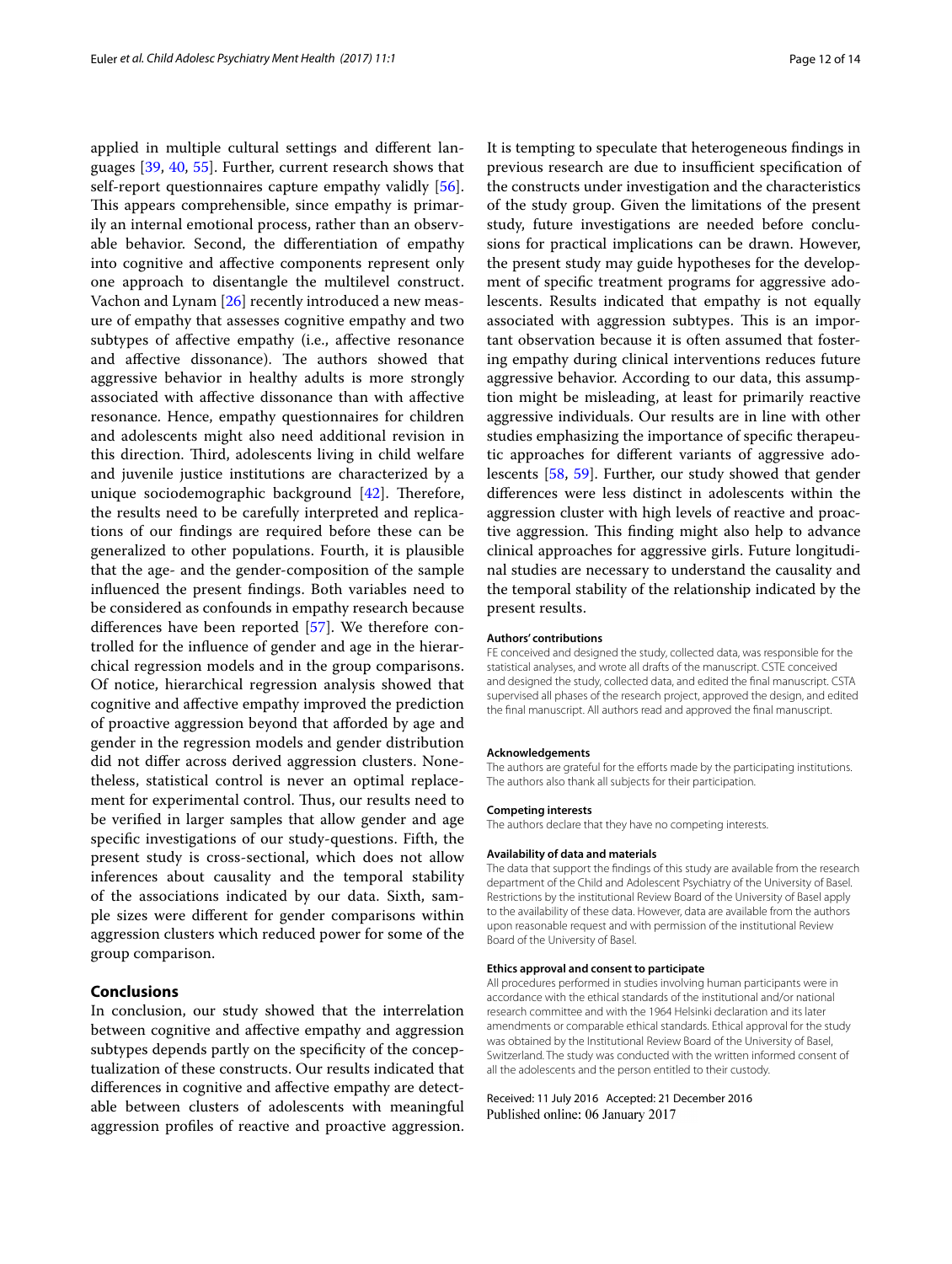#### **References**

- <span id="page-12-0"></span>1. Dodge KA. The structure and function of reactive and proactive aggression in the development and treatment of childhood aggression. In: Pepler DJ, Rubin KH, editors. The development and treatment of childhood aggression. Hillsdale: Erlbaum; 1991. p. 201–18.
- <span id="page-12-1"></span>2. Decety J, Ickes WJ. The social neuroscience of empathy. Cambridge: MIT Press; 2009.
- <span id="page-12-2"></span>3. Decety J, Moriguchi Y. The empathic brain and its dysfunction in psychiatric populations: implications for intervention across different clinical conditions. Biopsychosoc Med. 2007;1:1–22.
- <span id="page-12-3"></span>4. Eisenberg N, Miller PA. The relation of empathy to prosocial and related behaviors. Psychol Bull. 1987;101(1):91–119.
- <span id="page-12-4"></span>5. Davis MH. Empathy: a social psychological approach. Boulder: Westview Press; 1996.
- <span id="page-12-5"></span>6. Ickes WJ. Empathic accuracy. New York: Guilford Press; 1997.
- <span id="page-12-6"></span>7. Eisenberg N. Emotion, regulation, and moral development. Annu Rev Psychol. 2000;51:665–97.
- <span id="page-12-7"></span>8. Hoffman ML. Empathy and moral development: Implications for caring and justice. Cambridge: Cambridge University Press; 2000.
- <span id="page-12-8"></span>9. Cohen D, Strayer J. Empathy in conduct-disordered and comparison youth. Dev Psychol. 1996;32(6):988–98.
- <span id="page-12-9"></span>10. Jolliffe D, Farrington DP. Development and validation of the Basic Empathy Scale. J Adolesc. 2006;29(4):589–611.
- <span id="page-12-10"></span>11. Vachon DD, Lynam DR, Johnson JA. The (non)relation between empathy and aggression: surprising results from a meta-analysis. Psychol Bull. 2014;140(3):751–73.
- <span id="page-12-11"></span>12. Lovett BJ, Sheffield RA. Affective empathy deficits in aggressive children and adolescents: a critical review. Clin Psychol Rev. 2007;27(1):1–13.
- <span id="page-12-12"></span>13. Eisenberg N, Eggum ND, Di Giunta L. Empathy-related responding: associations with prosocial behavior, aggression, and intergroup relations. Soc Issues Policy Rev. 2010;4(1):143–80.
- <span id="page-12-13"></span>14. Anastassiou-Hadjicharalambous X, Warden D. Cognitive and affective perspective-taking in conduct-disordered children high and low on callousunemotional traits. Child Adolesc Psychiatry Ment Health. 2008;2(1):16.
- 15. Pasalich DS, Dadds MR, Hawes DJ. Cognitive and affective empathy in children with conduct problems: additive and interactive effects of callous-unemotional traits and autism spectrum disorders symptoms. Psychiat Res. 2014;219(3):625–30.
- <span id="page-12-14"></span>16. Jones AP, Happe FG, Gilbert F, Burnett S, Viding E. Feeling, caring, knowing: different types of empathy deficit in boys with psychopathic tendencies and autism spectrum disorder. J Child Psychol Psychiatry. 2010;51(11):1188–97.
- <span id="page-12-15"></span>17. Dodge KA, Coie JD. Social-information-processing factors in reactive and proactive aggression in children's peer groups. J Pers Soc Psychol. 1987;53(6):1146–58.
- <span id="page-12-16"></span>18. Raine A, Dodge K, Loeber R, Gatzke-Kopp L, Lynam D, Reynolds C, Stouthamer-Loeber M, Liu J. The Reactive-Proactive Aggression Questionnaire: differential correlates of reactive and proactive aggression in adolescent boys. Aggress Behav. 2006;32(2):159–71.
- <span id="page-12-17"></span>19. Hubbard JA, McAuliffe MD, Morrow MT, Romano LJ. Reactive and proactive aggression in childhood and adolescence: precursors, outcomes, processes, experiences, and measurement. J Pers. 2010;78(1):95–118.
- <span id="page-12-18"></span>20. Blair RJ. The emergence of psychopathy: implications for the neuropsychological approach to developmental disorders. Cognition. 2006;101(2):414–42.
- 21. Blair RJR. A cognitive developmental-approach to morality: investigating the psychopath. Cognition. 1995;57(1):1–29.
- <span id="page-12-19"></span>22. Decety J. The neurodevelopment of empathy in humans. Dev Neurosci. 2010;32(4):257–67.
- <span id="page-12-20"></span>23. Kimonis ER, Frick PJ, Fazekas H, Loney BR. Psychopathy, aggression, and the processing of emotional stimuli in non-referred girls and boys. Behav Sci Law. 2006;24(1):21–37.
- <span id="page-12-21"></span>24. Jolliffe D, Farrington DP. Examining the relationship between low empathy and bullying. Aggress Behav. 2006;32(6):540–50.
- <span id="page-12-22"></span>25. Feshbach ND, Feshbach S. Empathy and education. In: Decety J, Ickes W, editors. The social neuroscience of empathy. Cambrigde: MIT Press; 2009. p. 85–98.
- <span id="page-12-23"></span>26. Vachon DD, Lynam DR. Fixing the problem with empathy: development and validation of the affective and cognitive measure of empathy. Assessment. 2015, p. 1–15.
- <span id="page-12-24"></span>27. Pouw LB, Rieffe C, Oosterveld P, Huskens B, Stockmann L. Reactive/proactive aggression and affective/cognitive empathy in children with ASD. Res Dev Disabil. 2013;34(4):1256–66.
- <span id="page-12-25"></span>28. Card NA, Little TD. Proactive and reactive aggression in childhood and adolescence: a meta-analysis of differential relations with psychosocial adjustment. Int J Behav Dev. 2006;30(5):466–80.
- <span id="page-12-26"></span>29. Crapanzano AM, Frick PJ, Terranova AM. Patterns of physical and relational aggression in a school-based sample of boys and girls. J Abnorm Child Psychol. 2010;38(4):433–45.
- <span id="page-12-27"></span>30. Bushman BJ, Anderson CA. Is it time to pull the plug on the hostile versus instrumental aggression dichotomy? Psychol Rev. 2001;108(1):273–9.
- <span id="page-12-28"></span>31. Colins OF. Assessing reactive and proactive aggression in detained adolescents outside of a research context. Child Psychiatry Hum Dev. 2016;47(1):159–72.
- <span id="page-12-29"></span>32. Mayberry ML, Espelage DL. Associations among empathy, social competence, and reactive/proactive aggression subtypes. J Youth Adolesc. 2007;36(6):787–98.
- <span id="page-12-30"></span>33. Stadler C, Euler F, Schwenck C. Girls with conduct disorder: are there gender-specific effects? Kindh Entwickl. 2013;22(3):127–38.
- <span id="page-12-31"></span>34. Berkout OV, Young JN, Gross AM. Mean girls and bad boys: recent research on gender differences in conduct disorder. Aggress Violent Behav. 2011;16(6):503–11.
- <span id="page-12-32"></span>35. Salmivalli C, Nieminen E. Proactive and reactive aggression among school bullies, victims, and bully-victims. Aggress Behav. 2002;28(1):30–44.
- <span id="page-12-33"></span>36. Rieffe C, Broekhof E, Kouwenberg M, Faber J, Tsutsui MM, Güroğlu B. Disentangling proactive and reactive aggression in children using selfreport. Eur J Dev Psychol. 2016;13(4):439–51.
- <span id="page-12-34"></span>37. Salmivalli C, Heiteenvuori T. Reactive, but not proactive aggression predicts victimization among boys. Aggress Behav. 2007;33(3):198–206.
- <span id="page-12-35"></span>38. Dadds MR, Hunter K, Hawes DJ, Frost AD, Vassallo S, Bunn P, Merz S, Masry YE. A measure of cognitive and affective empathy in children using parent ratings. Child Psychiatry Hum Dev. 2008;39(2):111–22.
- <span id="page-12-36"></span>39. D'Ambrosio F, Olivier M, Didon D, Besche C. The basic empathy scale: a French validation of a measure of empathy in youth. Pers Individ Differ. 2009;46(2):160–5.
- <span id="page-12-37"></span>40. Albiero P, Matricardi G, Speltri D, Toso D. The assessment of empathy in adolescence: a contribution to the Italian validation of the "Basic Empathy Scale". J Adolesc. 2009;32(2):393–408.
- <span id="page-12-38"></span>41. Cauffman E. A statewide screening of mental health symptoms among juvenile offenders in detention. J Am Acad Child Adolesc Psychiatry. 2004;43(4):430–9.
- <span id="page-12-39"></span>42. Fazel S, Doll H, Langstrom N. Mental disorders among adolescents in juvenile detention and correctional facilities: a systematic review and metaregression analysis of 25 surveys. J Am Acad Child Adolesc Psychiatry. 2008;47(9):1010–9.
- <span id="page-12-40"></span>43. Baker LA, Raine A, Liu J, Jacobson KC. Differential genetic and environmental influences on reactive and proactive aggression in children. J Abnorm Child Psychol. 2008;36(8):1265–78.
- <span id="page-12-41"></span>44. Cima M, Raine A, Meesters C, Popma A. Validation of the Dutch Reactive Proactive Questionnaire (RPQ): differential correlates of reactive and proactive aggression from childhood to adulthood. Aggress Behav. 2013;39(2):99–113.
- <span id="page-12-42"></span>45. Jolliffe D, Farrington DP. Is low empathy related to bullying after controlling for individual and social background variables? J Adolesc. 2011;34(1):59–71.
- <span id="page-12-43"></span>46. Lockwood PL, Seara-Cardoso A, Viding E. Emotion regulation moderates the association between empathy and prosocial behavior. PLoS ONE. 2014;9(5):e96555.
- <span id="page-12-44"></span>47. Euler F, Sterzer P, Stadler C. Cognitive control under distressing emotional stimulation in adolescents with conduct disorder. Aggressive Behav. 2014;40(2):109–19.
- <span id="page-12-45"></span>48. Smith A. Cognitive empathy and emotional empathy in human behavior and evolution. Psychol Rec. 2006;56(1):3–21.
- <span id="page-12-46"></span>49. Fite PJ, Raine A, Stouthamer-Loeber M, Loeber R, Pardini DA. Reactive and proactive aggression in adolescents males: examining differential outcomes 10 years later in early adulthood. Crim Justice Behav. 2010;37(2):141–57.
- <span id="page-12-47"></span>50. De Wied M, Gispen-de Wied C, van Boxtel A. Empathy dysfunction in children and adolescents with disruptive behavior disorders. Eur J Pharmacol. 2010;626(1):97–103.